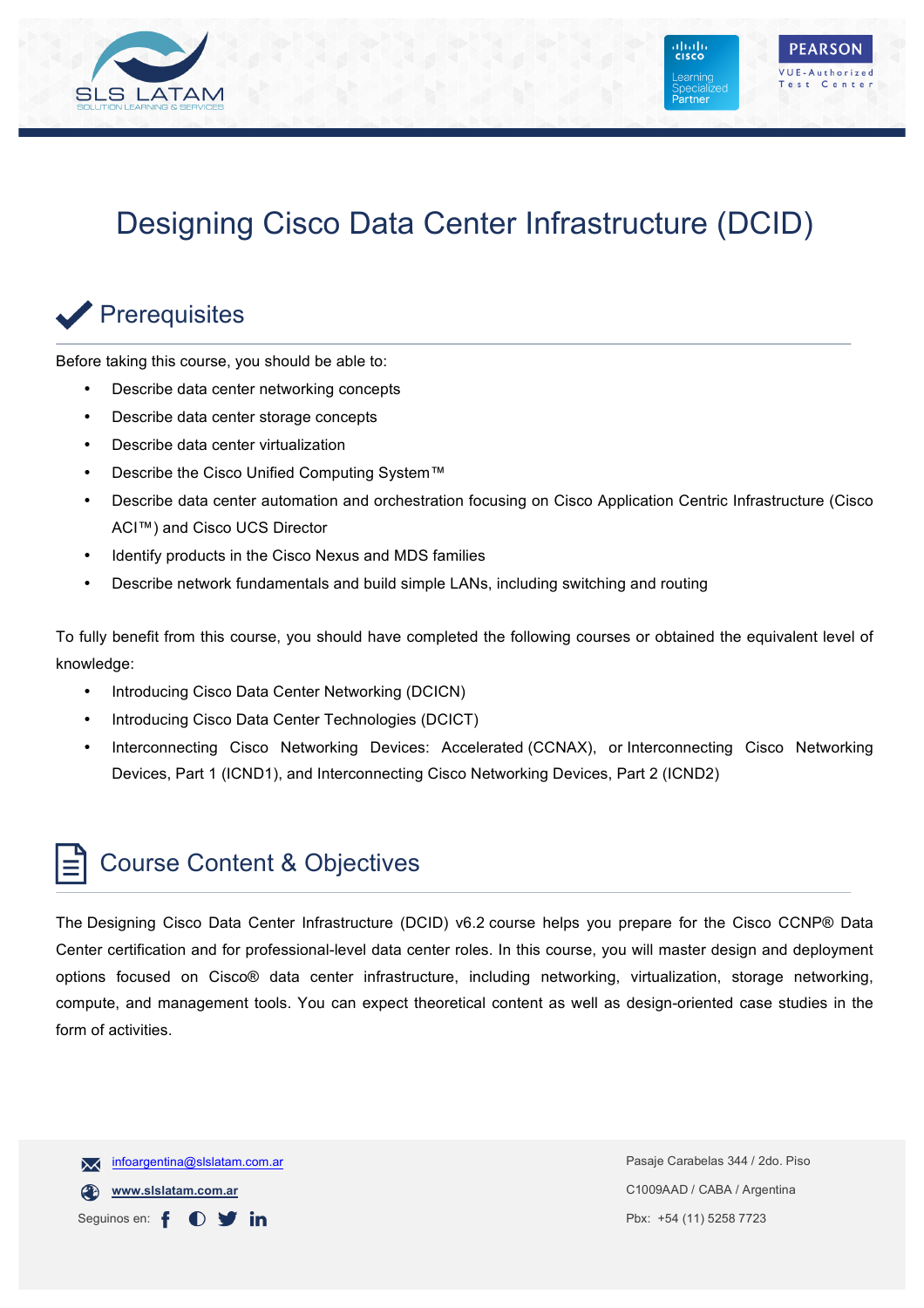

ahah.<br>Telseo

Learning

Partner

IT professionals with Cisco CCNP Data Center training and certification are uniquely qualified for professional-level or higher roles in enterprise-class data center environments. Cisco CCNP training and certification equips you with skills in a broad range of technologies and industry best practices to help you succeed in these in-demand roles.

After taking this course, you should be able to:

- Describe the Layer 2 and Layer 3 forwarding options and protocols used in a data center
- Describe the rack design options, traffic patterns, and data center switching layer access, aggregation, and core
- Describe the Cisco Overlay Transport Virtualization (OTV) technology that is used to interconnect data centers
- Design a solution that uses Locator/ID Separation Protocol (LISP) for traffic forwarding
- Describe the hardware redundancy options and virtualize the network, compute, and storage
- Discuss virtual networking in the data center
- Describe solutions using Fabric Extenders (FEX) and compare Cisco Adapter FEX with VM-FEX
- Describe the Cisco Nexus® 1000V solution to extend the hypervisor functionality
- Describe security threats and solutions in the data center
- Describe advanced data center security technologies and best practices
- Describe virtual appliances that are deployed in a data center network
- Describe device management and orchestration in the data center
- Design a data center storage network
- Describe the storage options for compute and the different RAID levels from a High Availability (HA) and performance perspective
- Describe Fibre Channel concepts, architecture, topologies, and industry terms
- Describe how Ethernet and Fibre Channel networks converge
- Describe security options in the storage network
- Describe management and automation options for the storage networking infrastructure
- Describe Cisco UCS® servers and use cases for various Cisco UCS platforms (B-Series and C-Series)
- Explain the connectivity options in the fabric interconnects for southbound and northbound connections. Describe port personalities and oversubscription models. Distinguish between the End-Host Virtualizer (EHV) and switching mode, and between the N-Port Virtualization (NPV) and Fibre Channel switching mode. Describe split brain and partition in time issues with the fabric interconnects for HA
- Describe the hyperconvergence solution and how it integrates systems based on different storage vendors. Compare storage vendors and evaluate the advantages for each stacked solution
- Describe design and management options for Cisco UCS. Design the management solution in HA mode and describe integration with the Cisco UCS domain

**www.slslatam.com.ar** Seguinos en: f  $\bullet$   $\bullet$  in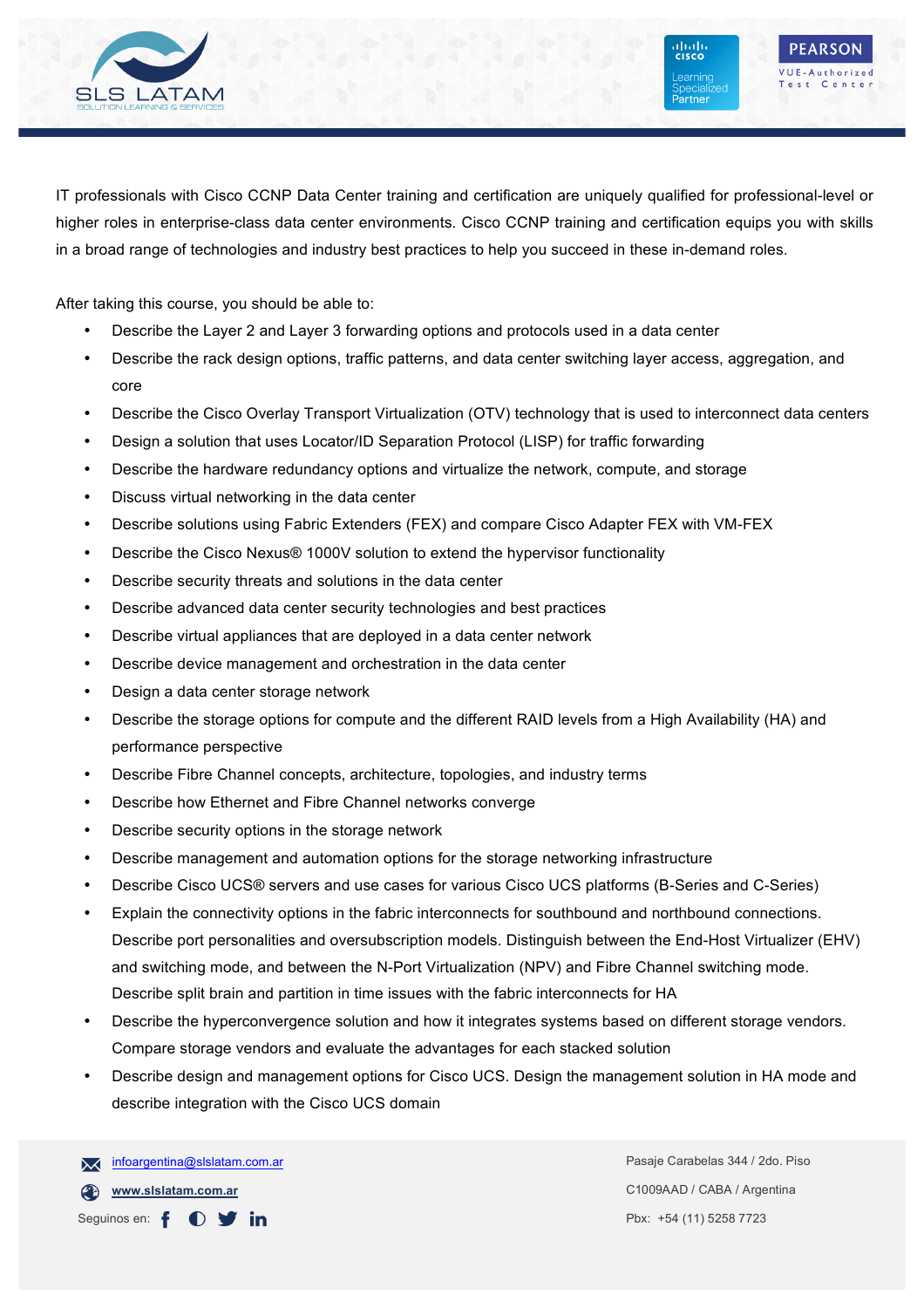

• Describe the systemwide parameters to set up a Cisco UCS domain, including monitoring, Quality of Service (QoS), and organizations to build up a management hierarchy in the Cisco UCS domain

ahah.<br>Risco

Learning

Partner

**PEARSON** VUF-Authorized

Test Center

- Describe Role-Based Access Control (RBAC) and integration with directory servers to control access rights on Cisco UCS Manager
- Describe the pools that may be used in service profiles or service profile templates in Cisco UCS Manager. Describe the design of and best practices for naming conventions
- Describe the different policies you may set in the service profile to achieve and fulfill customer or application requirements
- Describe the Ethernet and Fibre Channel interface policies and additional network technologies
- Describe how to use templates to work more efficiently in Cisco UCS Manager
- Make design choices for optimal data center infrastructure performance, virtualization, security, and automation
- Master the practical and theoretical knowledge necessary to design a scalable, reliable, and intelligent data center based on Cisco technologies
- Prepare for the Cisco CCNP Data Center certification through a combination of lessons and design practice
- Qualify for professional-level job roles in the high-demand area of enterprise-class data center environments
- Develop well-rounded career growth

## Course Outline

- Data Center Network Connectivity Designs
	- o Describing High Availability on Layer 2
	- o Designing Layer 3 Connectivity
	- o Designing Data Center Topologies
	- o Designing Data Center Interconnects with Cisco OTV
	- o Designing a LISP Solution
- Data Center Infrastructure Design
	- o Describing Hardware and Device Virtualization
	- o Describing FEX Options
	- o Describing Virtual Networking
	- o Describing Basic Data Center Security
	- o Describing Advanced Data Center Security
	- o Describing Virtual Appliances
	- o Describing Management and Orchestration
- Data Center Storage Network Design

infoargentina@slslatam.com.ar  $\overline{\mathsf{x}}$ 

**www.slslatam.com.ar**

Seguinos en: f  $\bullet$  $\mathbf y$  in Pasaje Carabelas 344 / 2do. Piso C1009AAD / CABA / Argentina Pbx: +54 (11) 5258 7723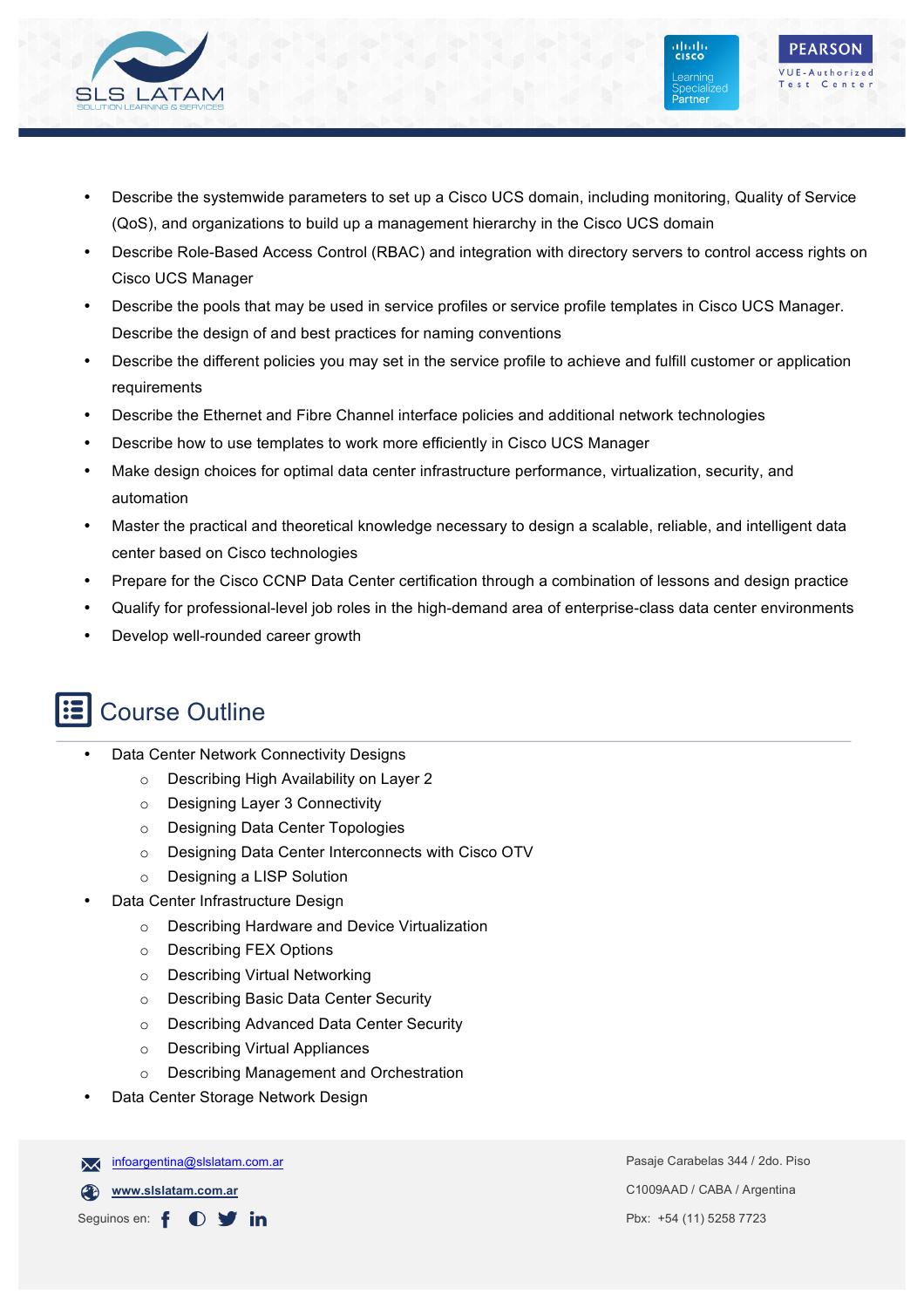



alialia<br>Icisco

Learning

Partner

- o Describing Storage and RAID Options
- o Describing Fibre Channel Concepts
- o Describing Fibre Channel Topologies
- o Describing FCoE
- o Describing Storage Security
- o Describing SAN Management and Orchestration
- Data Center Compute Connectivity Design
	- o Describing Cisco UCS Servers and Use Cases
	- o Describing Fabric Interconnect Connectivity
	- o Describing Hyperconverged and Integrated Systems
	- o Describing Management Systems
	- o Describing Hadoop, SAP Hana, and IoT on Cisco UCS
- Data Center Compute Resource Parameters Design
	- o Describing Cisco UCS Manager Systemwide Parameters
	- o Describing Cisco UCS RBAC
	- o Describing Pools for Service Profiles
	- o Describing Policies for Service Profiles
	- o Describing Network-Specific Adapters and Policies
	- o Describing Templates in Cisco UCS Manager

#### Activity Outline

- **Design Virtual Port Channels**
- Design FabricPath
- Design FHRP
- Design Routing Protocols
- Design Data Center Topology for a Customer
- Design Data Center Interconnect Using Cisco OTV
- Design Your VXLAN Network
- Design a FEX
- Design a Cisco Nexus 1000V-Based Solution
- Design Management and Orchestration in Cisco UCS Solution
- Design a Fibre Channel Network
- Design and Integrate an FCoE Solution
- Design a Secure SAN
- Design Cisco UCS Director for Storage Networking
- Design Cisco UCS C-Series Servers Implementation
- Design a Cisco UCS Domain and Fabric Interconnect Cabling
- Design Cisco C-Series Integration with a Cisco UCS Domain
- Design a Cisco UCS Mini Solution

infoargentina@slslatam.com.ar  $\overline{\mathsf{M}}$ 

**www.slslatam.com.ar**

Seguinos en: f  $\bullet$   $\bullet$  in

Pasaje Carabelas 344 / 2do. Piso C1009AAD / CABA / Argentina Pbx: +54 (11) 5258 7723